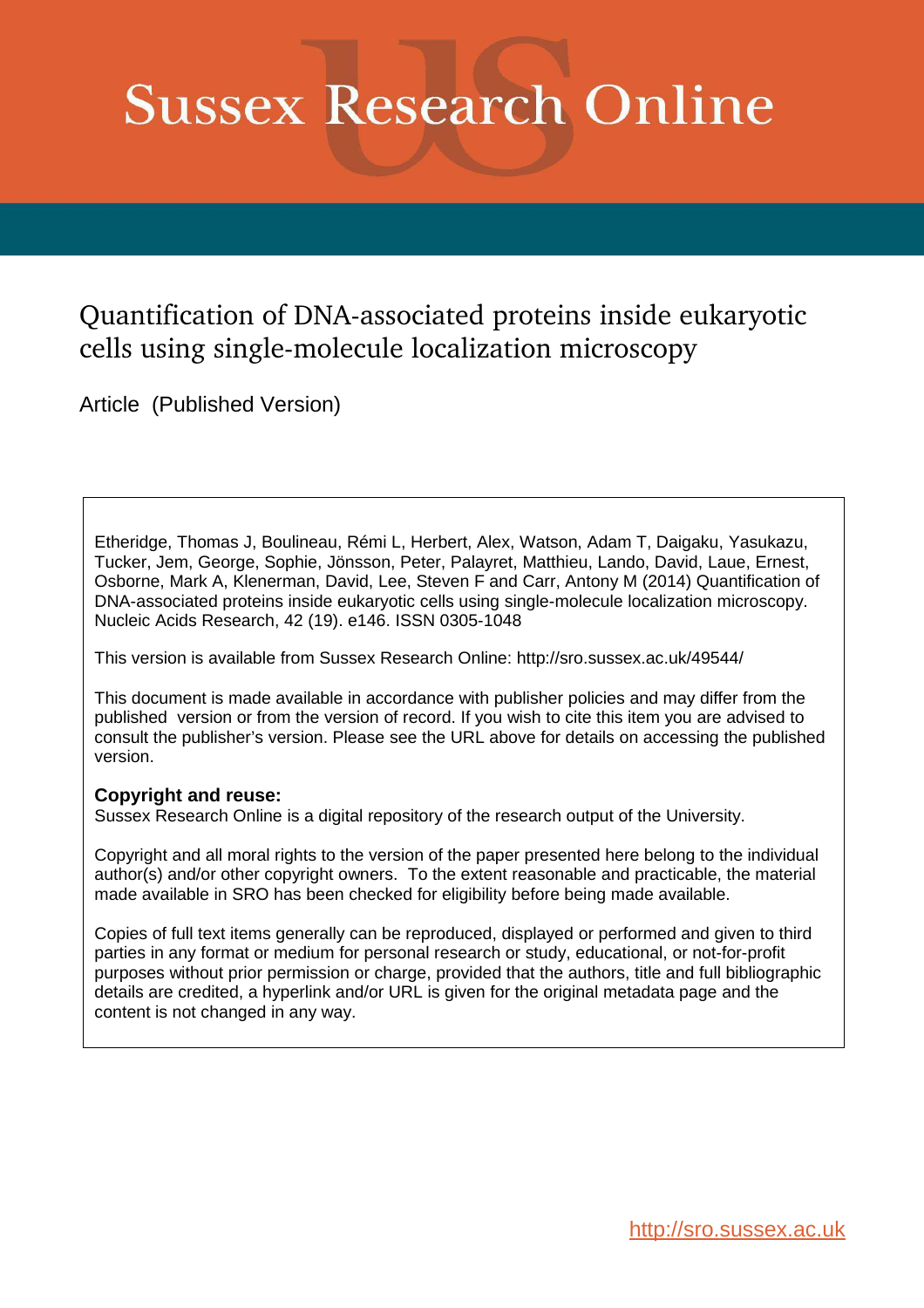*Nucleic Acids Research, 2014* **1** *doi: 10.1093/nar/gku726*

# **Quantification of DNA-associated proteins inside eukaryotic cells using single-molecule localization microscopy**

**Thomas J. Etheridge1,**† **, Remi L. Boulineau ´ 1,**† **, Alex Herbert<sup>1</sup> , Adam T. Watson<sup>1</sup> , Yasukazu Daigaku<sup>1</sup> , Jem Tucker<sup>2</sup> , Sophie George<sup>1</sup> , Peter Jonsson ¨ 3 , Matthieu Palayret<sup>3</sup> , David Lando<sup>4</sup> , Ernest Laue<sup>4</sup> , Mark A. Osborne<sup>2</sup> , David Klenerman<sup>3</sup> , Steven F. Lee<sup>3</sup> and Antony M. Carr1,\***

<sup>1</sup>Genome Damage and Stability Centre, School of Life Sciences, University of Sussex, Falmer, Sussex, UK, <sup>2</sup>Department of Chemistry, School of Life Sciences, University of Sussex, Falmer, Sussex, UK, <sup>3</sup>Department of Chemistry, University of Cambridge, Cambridge, UK and <sup>4</sup>Department of Biochemistry, University of Cambridge, Cambridge, UK

Received May 30, 2014; Revised July 09, 2014; Accepted July 28, 2014

# **ABSTRACT**

**Development of single-molecule localization microscopy techniques has allowed nanometre scale localization accuracy inside cells, permitting the resolution of ultra-fine cell structure and the elucidation of crucial molecular mechanisms. Application of these methodologies to understanding processes underlying DNA replication and repair has been limited to defined in vitro biochemical analysis and prokaryotic cells. In order to expand these techniques to eukaryotic systems, we have further developed a photo-activated localization microscopybased method to directly visualize DNA-associated proteins in unfixed eukaryotic cells. We demonstrate that motion blurring of fluorescence due to protein diffusivity can be used to selectively image the DNA-bound population of proteins. We designed and tested a simple methodology and show that it can be used to detect changes in DNA binding of a replicative helicase subunit, Mcm4, and the replication sliding clamp, PCNA, between different stages of the cell cycle and between distinct genetic backgrounds.**

# **INTRODUCTION**

The development of single-molecule localization microscopy (SMLM), in particular for super-resolution imaging, has allowed researchers to visualize biological processes occurring at a scale below the diffraction limit. Single-molecule-based super-resolution techniques such as photo-activated localization microscopy (PALM) [\(1\)](#page-9-0), fluorescence PALM [\(2\)](#page-9-0) and stochastic optical reconstruction microscopy [\(3\)](#page-9-0) temporally separate the fluorescence emission of photoactivatable or photoswitchable fluorescent probes. Fluorophore density can be controlled by iterative photoswitching of spatially isolated single emitters, which allows for high precision localization of each activated fluorophore by itting individual point-spread functions (PSFs) [\(4\)](#page-9-0). The resulting localizations can subsequently be reconstructed into a pointillist image with a spatial resolution greater than 10 times that of wide-ield microscopy [reviewed in  $(5)$ ].

To date, the majority of SMLM studies have focussed on problems paralleled in structural biochemistry including: visualizing well-defined structures such as actin fibres [\(6\)](#page-9-0), characterizing protein complexes, where the stoichiometry is already known [for example nuclear pores [\(7\)](#page-9-0)], and estimating protein copy number in diffraction-limited foci [\(8\)](#page-9-0). The application of single-molecule microscopy to understanding phenomena which do not possess any ordered structure has largely been confined to prokaryotes, exploiting their physical dimensions with techniques such as total internal reflection fluorescence microscopy (TIRF). Prokaryotic cells typically have a small axial size, allowing TIRF or 'near-TIRF' (where illumination is at a subcritical angle and provides a thin sheet of excitation light) to directly image the whole cell [\(9\)](#page-9-0).

Fields of study that have particularly benefited from the use of SMLM in bacterial systems include DNA replication and DNA repair [reviewed in [\(10\)](#page-9-0)]. Studies to date have largely concentrated on the visualization of individual replication events and the quantification of the numbers of spe-

-<sup>C</sup> The Author(s) 2014. Published by Oxford University Press on behalf of Nucleic Acids Research.

<sup>\*</sup>To whom correspondence should be addressed. Tel: +44 1273 678122; Fax: +44 1273 678121; Email: a.m.carr@sussex.ac.uk †The authors wish it to be known that, in their opinion, the irst two authors should be regarded as Joint First Authors.

This is an Open Access article distributed under the terms of the Creative Commons Attribution License (http://creativecommons.org/licenses/by-nc/4.0/), which permits non-commercial re-use, distribution, and reproduction in any medium, provided the original work is properly cited. For commercial re-use, please contact journals.permissions@oup.com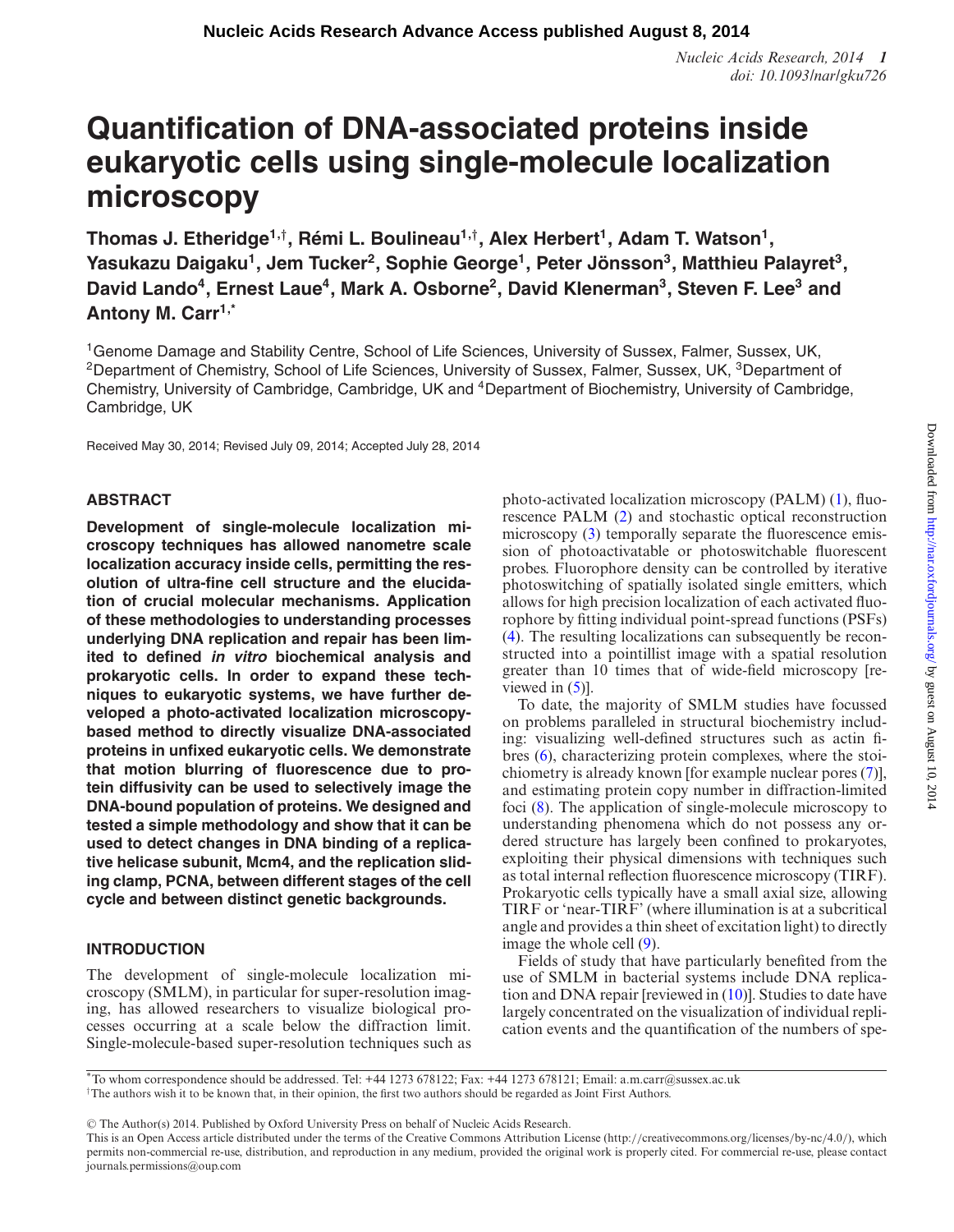cific proteins present at each fork [e.g.  $(11,12)$ ] as well as residence times of DNA repair proteins on DNA during repair [\(13\)](#page-9-0). Although the advantages of SMLM approaches are clear, research in eukaryotic cells, particularly within the replication and repair fields, is less well developed. In part, this is due to the lack of deined techniques to overcome the problems associated with a greater depth of ield (e.g. the greater depth of cells results in increased background fluorescence from out of focus fluorophores). Since eukaryotic model organisms share greater homology of protein structure, organization and function with humans than prokaryotes do, it is clear that SMLM methodologies that allow exploitation of equivalent SMLM approaches to eukaryotic model systems need to be developed.

*Schizosaccharomyces pombe* is a tractable model eukaryote that is frequently used to characterize DNA replication and repair processes. It provides researchers with the ability to perform sophisticated genetic experiments with the relative technical ease of a single-cell organism while being more closely related to humans than prokaryotes. Therefore, we have developed SMLM methodologies to study DNA replication and repair proteins in *S. pombe*. Here we present a simple method using PALM to directly observe DNA-association characteristics of proteins inside cells. This methodology does not require chemical fixation and allows users to quantify relative difference in DNA association of proteins in cells during different cycle stages as well as in distinct genetic backgrounds.

#### **MATERIALS AND METHODS**

#### **pombe strain construction**

We used recombination-mediated cassette exchange (RMCE) [\(14\)](#page-9-0) to introduce copies of the *pcn1* [proliferating cell nuclear antigen (PCNA)] and *cdc21* (Mcm4) genes fused to the photoactivatable luorophore mEos3.1. *pcn1* strains were created using the essential gene replacement strategy [\(14\)](#page-9-0): a *pcn1* 'base strain' was constructed by inserting the loxP site upstream of the *pcn1* start codon and *ura4*<sup>+</sup> -loxM3 directly downstream of the *pcn1* stop codon. To insert the loxP site, Phusion DNA Polymerase (New England Biolabs) [used for all subsequent polymerase chain reaction (PCR) reactions unless stated otherwise] was used to amplify the loxP-*ura4+*-loxP cassette from plasmid template pAW41 [\(14\)](#page-9-0) using primers P1 and P2. The resulting PCR fragment has *ura4*<sup>+</sup> flanked by loxP sites between 80-bp stretches of sequence homologous to the *pcn1* locus 927 bp upstream of the *pcn1* start codon. This was used to transform *S. pombe* strain AW310 (*h* − *ura4-D18*, *leu1-32*) [\(15\)](#page-9-0). Following transformation, cells were directly plated onto amino acids adenine (EMM) supplemented with EMM and leucine (EMM+L) plates and grown at 30◦C for 4–5 days until colonies appeared. Transformants were restreaked onto fresh EMM+L plates.

To remove the *ura4*<sup>+</sup> marker, cells were transformed with the Cre-recombinase expressing plasmid pAW5 [\(14\)](#page-9-0), plated onto EMM plates supplemented with uracil (EMM+U) and grown at 30◦C until colonies appeared. Transformants were restreaked onto fresh EMM+U and subsequently grown in liquid YE media at 30◦C overnight to saturation ( $\sim$ 5 × 10<sup>7</sup> cells/ml). Five hundred cells were plated on

Yeast Extract Agar (YEA) containing 5-fluoroorotic acid, Formedium (5-FOA) (YEA 5-FOA) to select for uracil auxotrophic cells. Plates were replica plated onto EMM+U to identify 5-FOA resistant leu<sup>−</sup> colonies, which have lost the Cre expressing plasmid pAW5.

A second integration introducing the *ura4+* marker and loxM3 site downstream of the stop codon was then performed. The *ura4+*-loxM3 cassette from plasmid template pAW12  $(14)$  was amplified using primers P3 and P4. The resulting PCR fragment was flanked with 80-bp stretches homologous to sequences directly downstream of the *pcn1* stop codon and was used to transform into cells. After transformation, cells were directly plated onto EMM+L+A plates and grown at  $30^{\circ}$ C for 4–5 days to allow colony growth. Transformants were restreaked onto fresh EMM+L+A plates. The resulting *pcn1* base strain TJE47 (*h* <sup>−</sup> *loxP:pcn1:ura4:loxM3, leu1-32, ura4-D18*) was confirmed by PCR and sequencing. To create the mEos3.1-pcn1 construct, the pcn1 Open Reading Frame (ORF) and 927bp of upstream sequence was ampliied from total *S. pombe* genomic DNA using primers P5 and P6. The product was then cloned into SphI/SpeI restricted plasmid pGEM5fz to create pGEM5fz-*pcn1* and the insert confirmed by sequencing. In order to N-terminally tag Pcn1 with the mEos3.1 protein, we introduced a BamHI restriction site directly upstream of the *pcn1* start codon using single-site mutational PCR kit (Stratagene). An mEos3.1 coding sequence was commercially synthesized that was codon-optimized for *S. pombe* [\(16\)](#page-9-0), encoded a C-terminal poly-threonine-glycineserine linker and was flanked by BamHI restriction sites (Genscript). The sequence was subcloned into BamHI restricted pGEM5fz-*pcn1* to create pGEM5fz-*mEos3.1-pcn1*. The  $mEos3.1$ -pcn1 construct was then finally subcloned from pGEM5fz-*pcn1-mEos3.1* into the Cre-expression plasmid pAW8 [\(14\)](#page-9-0)to create pAW8-*pcn1-mEos3.1.*

Pcn1PCNA has been previously N-terminally tagged in *S. pombe* and was shown to be functional when combined with an untagged copy expressed at the same level [\(17\)](#page-9-0). To allow comparisons with previous literature, we therefore made a similar strain expressing both tagged and untagged versions of Pcn1. To introduce an untagged copy of the *pcn1* gene we used a *his3* targeting plasmid [\(18\)](#page-9-0). The promoter-*pcn1* fragment from plasmid pAW8-pcn1 was PCR amplified by primers P7 and P8. The resulting fragment and plasmid pHIS3K were restricted with SphI and SalI enzymes before the fragment was ligated into the vector to create plasmid pHIS3-*pcn1*. Plasmid pHIS3-*pcn1* was linearized with NotI and transformed into the *pcn1* base strain (TJE47). Cells were grown on YEA plates before being replica plated onto YEA+hygromycin (200  $\mu$ g/ml) (Melford) to select for successful transformants. Integration was further conirmed by patching cells on EMM+U+L plates to check for histidine auxotrophy. Cells that were hygromycin resistant and histidine auxotrophic generated strain TJE177 (*loxP-pcn1 ura4+-loxM3, his3::pHIS3-pcn1-HPHMX6, leu1-32, ura4- D18).*

To introduce the *mEos3.1-pcn1* construct into cells, we performed Cre-mediated cassette exchange [\(14\)](#page-9-0) using the plasmid pAW8-*mEos3.1-pcn1* to transform strain TJE177. Following transformation, cells were plated onto EMM+U plates and grown at 30◦C until colonies appeared. Colonies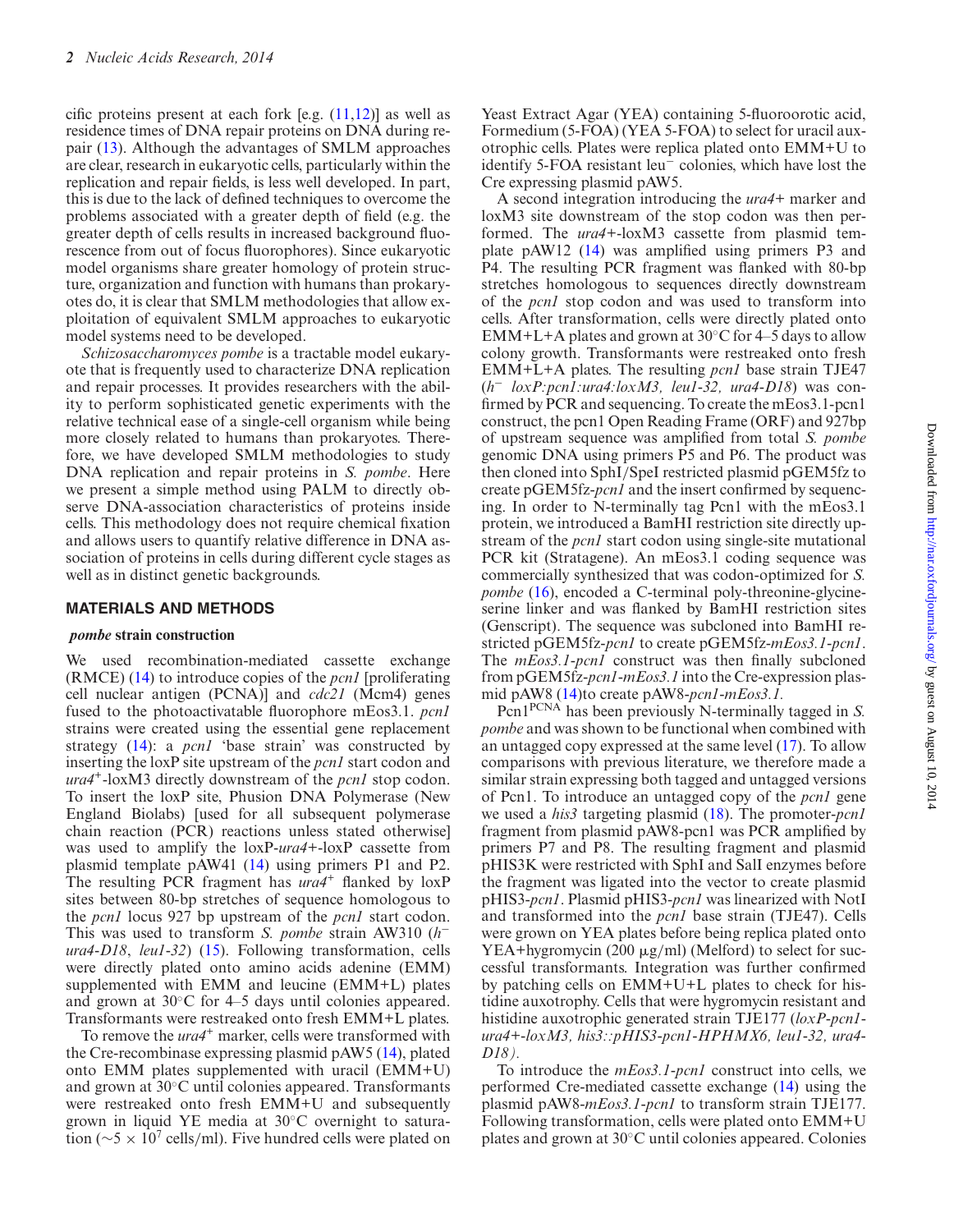<span id="page-3-0"></span>were restreaked onto fresh EMM+U and then grown in YE media at 30°C overnight to saturation ( $\sim$ 5 × 10<sup>7</sup> cells/ml) and 500 cells plated on YEA 5-FOA to select for uracil auxotrophic cells. Plates were replica plated onto EMM+U to identify 5-FOA-resistant leucine auxotrophic colonies that have lost the pAW8-*mEos3.1-pcn1* plasmid.

The *mEos3.1:pcn1 elg1*Δ strain was created by replacing the *elg1* ORF with the natMX6 cassette. The natMX6 cassette was PCR ampliied from plasmid pFA6-natMX6 [\(19\)](#page-9-0) using primers P9 and P10 and transformed into the *pcn1* base strain TJE177. Successful transformants (strain TJE214) were selected for by growing cells on YEA+NAT (Nourseothricin, 100 μg/ml) plates. The *mEos3.1-pcn1* construct was then introduced by Cre-mediated recombination as described earlier to generate strain (TJE214: *mEos3- 1:pcn1 leu1-32, ura4-D18, ade6-704 elg1::natMX6*).

Cells expressing Mcm4 protein C-terminally tagged with mEos3.1 were made by C-terminally tagging RMCE method [\(14\)](#page-9-0). The C-terminal tagging base strain was a gift from Dr Izumi Miyabe. This was transformed with plasmid pAW8ENdeI-*mEos3.1.* Following transformation, cells were plated onto EMM+U+A and plated on YEA 5-FOA as previously described. Cells that had lost the plasmid were streaked to single colonies to create strain TJE148 (*cdc21:loxP:mEos3.1:loxM3, leu1-32, ura4-D18, ade6-704*).

# **PALM microscope**

*S. pombe* cells with mEos3.1-tagged proteins were imaged with a custom-built inverted microscope (Olympus IX71) fitted with a motorized stage (Prior H117E1I4), using a 561-nm imaging laser (Cobolt, Jive) and a 405-nm activation laser (LaserBoxx, Oxxius). Each laser line displayed a quarter-wave plate (Thorlabs WPQ05M-405 and -561) and a low pass ilter (Semrock FF01-417/60-25 and FF01- 561/14-25). Both laser beams were expanded and collimated with a custom-built beam expander constituted of two matching lenses (Thorlabs LC1975 and LA1986), and coupled using a dichroic mirror (Semrock FF552-Di02-25). The resulting beams were focused to the back focal plane of an apochromatic 1.45 NA,  $60 \times$  TIRF objective (Olympus, UIS2 APON  $60 \times$  OTIRF) using a coated plane convex lens (Thorlabs LA1253-A). A multi-band dichroic mirror (Semrock Di01-R405/488/561/635-25 36), a band-pass ilter (Semrock FF01-580/14-25) and a longpass ilter (Semrock BLP02-561R-25) were used to separate fluorescence signal from the laser emission. The emission beam was further enlarged by a 2.5 beam expander, leading to an optimized pixel size of 107 nm/pixel after projection onto the EMCCD camera (Photometrics Evolve 512).

# **Sample preparation**

Fission yeast cells were cultured overnight at 30◦C in EMM2 minimal media supplemented with adenine, leucine, histidine and uracil. To enrich for either G2 or S-phase cells, cultures were synchronized by lactose gradients to separate out G2 cells, which were either directly processed for imaging or resuspended in YE media and incubated at 30◦C for 120 min to acquire S-phase cells. For *mEos3.1:pcn1* strains, both G2 and S-phase samples were treated with sodium

azide (final concentration of  $1 \text{ mg/ml}$ ) for 5 min in order to kill cells and prevent any unwanted adenosine triphosphate (ATP)-dependent DNA loading/unloading reactions. After incubation, cells were then washed three times and resuspended in ice cold phosphate buffered saline. For *mcm4 mEos3.1* strain, S-phase cells were incubated in YE + 10 mM hydroxyurea (Sigma) in order to arrest replication. Directly prior to imaging cells were placed on a  $1\%$  (w/v) agarose pad and sandwiched between two ozonated coverslips that were then sealed with parafin wax.

# **Image acquisition**

For experiments in Figures 1B and [2A](#page-4-0), mEos3.1 fluorophores were activated with sequential pulses of the 405 nm laser at power densities ranging from 0.1 to 10 W/cm<sup>2</sup>, adjusted manually to ensure single-molecule activation. Each activation cycle was followed by imaging of the sample using the 561-nm laser under incident intensities of the order of 1 kW/cm<sup>2</sup>. Iterative cycling continued until no further in-focus nuclear fluorescence could be detected. Samples for Figures [3](#page-5-0) and [4](#page-6-0) were imaged using continuous wave illumination of 405 nm  $(0.1-1 \text{ W/cm}^2)$  and 561-nm  $(1 \text{ kW/cm}^2)$  laser light, in order to reduce experiment duration. Control experiments showed no significant difference in the total number of localization using the pulsed activation method or the continuous wave approach (data not shown). All experiments were carried out at  $17.0 \pm 0.5$ °C. The typical number of frames (350 ns): 6000–11 000.

# **Image analysis and reconstruction**

Raw image data from experiments were processed using a custom ImageJ [\(http://rsb.info.nih.gov/ij/\)](http://rsb.info.nih.gov/ij/) 2D-Gaussian f[itting routine \(http://www.sussex.ac.uk/gdsc/intranet/](http://www.sussex.ac.uk/gdsc/intranet/microscopy/imagej/gdsc_plugins#install) microscopy/imagej/gdsc plugins#install). Code available on GitHub: [https://github.com/aherbert/GDSC-SMLM.](https://github.com/aherbert/GDSC-SMLM) Only single-molecule PSFs that were in focus and had a signal to background ratio >150 were retained. In order to quantify nuclear single-molecule localizations, binary images were produced where each localization was plotted as a single pixel and given a value of 1, pixels with no localizations had a value of 0. In order to identify nuclear regions maximum intensity projections of the raw data were produced and scaled to the same size as the binary images. Regions of interest (ROIs) were drawn around nuclear regions using ImageJ circular ROI selection tool. This ROI was then duplicated in exactly the same region on the binary image. The integrated density was then measured in the ROI, the value of which is the number of localizations detected in that area. Localizations were only counted in nuclei that were considered to be centred in the focal plane of the microscope, this was judged from maximum intensity projections. Localization images were reconstructed by plotting single-molecule positions with an average precision [\(20\)](#page-10-0) of  $\sim$ 11 nm.

# **Simulations**

The simulation plugin uses an experimental 3D-PSF derived from imaging 20-nm Z-stacks of fluorescent beads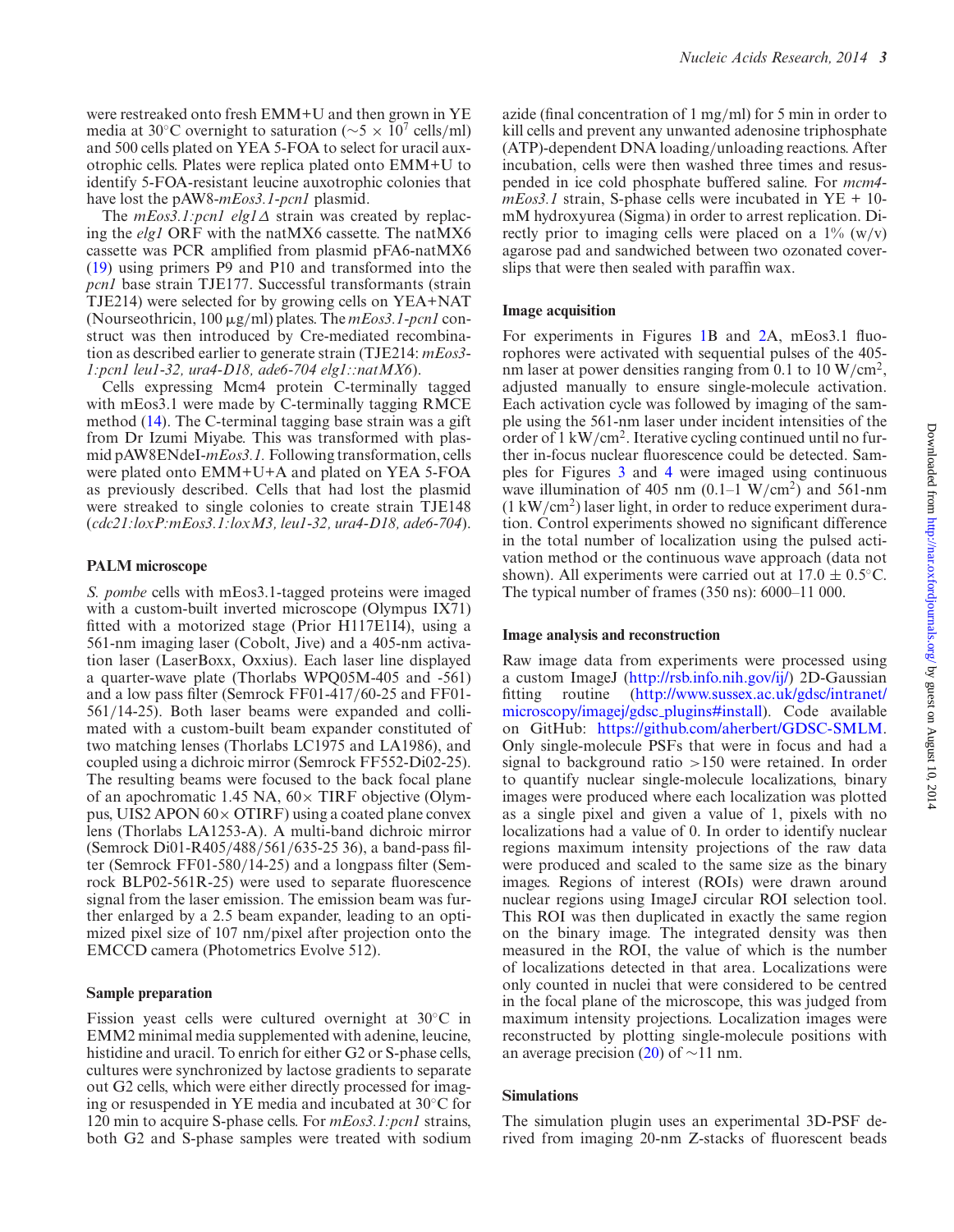<span id="page-4-0"></span>

**Figure 1.** Selecting for DNA-bound proteins using long exposure times. (**A**) Fluorescent localization images of Mcm4-mEos3.1 fusion proteins visualized in G2 and S-phase nuclei in formaldehyde-ixed ission yeast. Cells were harvested from lactose gradient synchronization and ixed in 1% formaldehyde. There are an average of 219 localizations in G2 and 287 in S-phase cells (a 1.3-fold increase), which likely relects the fact that replication genes are transcriptionally induced at the G1/S boundary. Differences in the number of localizations per nucleus do not relect proteins that are DNA bound in this form of analysis. (**B**) Schematic representation of the effect of exposure time on detection of single molecules in unixed cells. Left: at short exposure times, molecules from both the DNA bound and freely diffusing subpopulations are detected. Right: at long exposure times, luorescence from diffusing molecules is dispersed due to motion blurring. Molecules bound to DNA are relatively static and fluorescence remains concentrated, allowing the molecule to be localized by Gaussian algorithms. (**C**) Numbers of Mcm4-mEos3.1 luorescent localizations per nucleus decreases as a function of exposure time. G2 and S-phase cells obtained from lactose gradient synchronization were imaged on agarose pads at different exposure times. Raw data were processed with 2D-Gaussian itting routines and the number of localizations per nucleus of in-focus nuclei was counted. A minimum of six nuclei were analysed per data point. Error bars: standard deviation. *P* values for each exposure time relate to the comparison between S and G2 phase.

(FluoSpheres® Polystyrene Microspheres, Life Technologies). The PSF stack was normalized using the total signal of the slice in the focal plane. The simulation creates an image by randomly positioning molecules and simulating fluorescent photon emissions and molecule diffusion over a specified time using configured intervals. Photons emitted per simulation step were rendered to pixels by selecting the appropriate slice from the PSF Z-stack and convolving the total photons with the PSF. Simulation steps were integrated to a specified output exposure time allowing diffusing molecules to move within one output frame. Each pixel was subjected to Poisson shot noise. Background noise, fluorophore intensity and blinking parameters were simulated

to match experimental values observed under our optimized imaging conditions. All simulation software was written for the ImageJ program and is available from the link above.

# **Recall analysis**

For each simulation a total of 500 molecules were simulated and randomly positioned in confined spherical regions with diameter of 2 microns in order to mimic the confinement of a fission yeast nucleus. Diffusing molecules were simulated in three dimensions with a depth of 2 microns, similar to the depth of a yeast cell. Static molecules were simulated in two dimensions within the confinement in order to mimic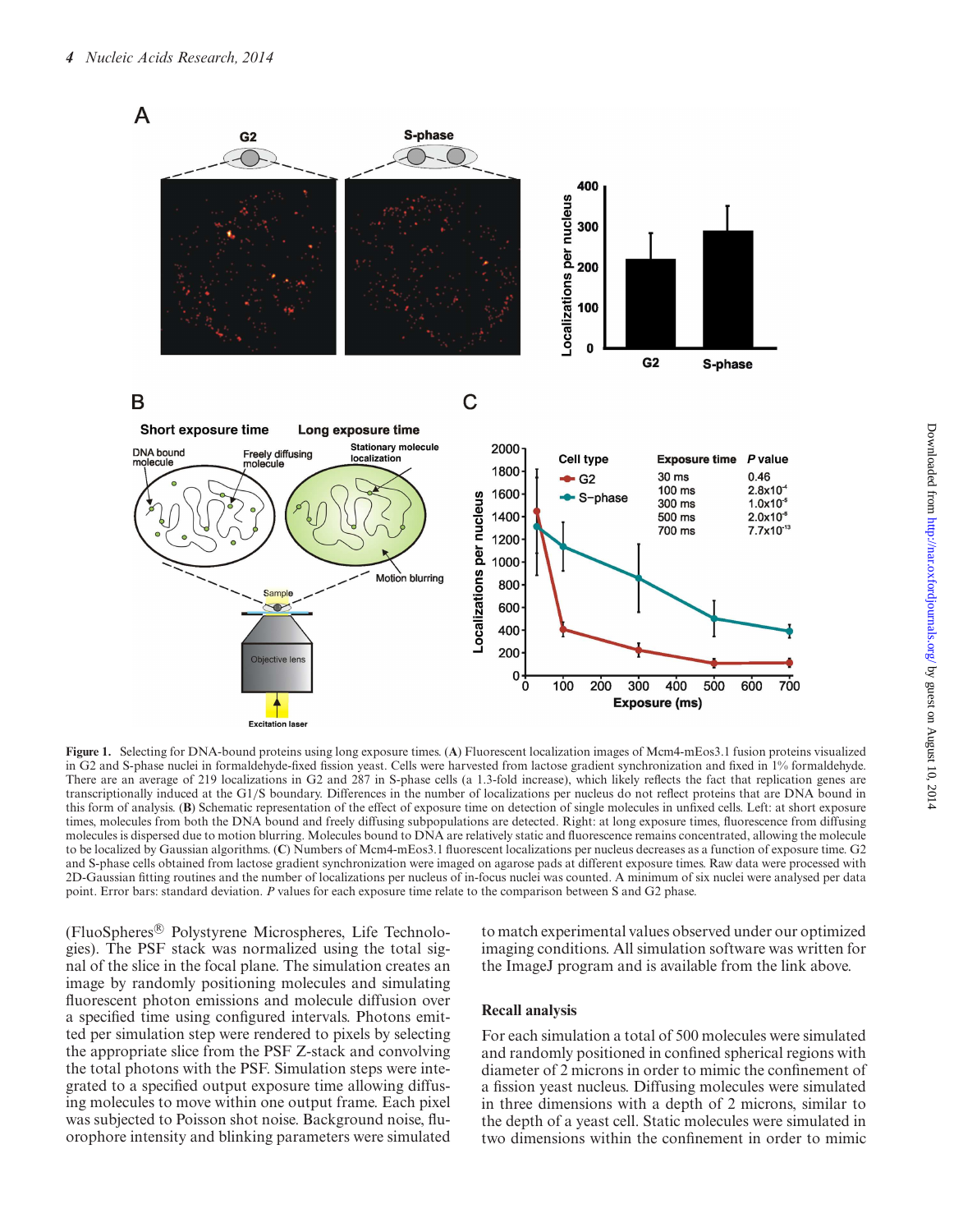<span id="page-5-0"></span>

**Figure 2.** Simulating nuclear protein diffusion to optimize exposure time. (**A**) Mean square displacement (+/− SE) of Mcm4-mEos3.1 proteins (Red). Linear fitting of the first four points of the curve leads to the determination of an apparent diffusion coefficient  $(D^* = 0.7 \mu m^2/s)$  that is underestimated because proteins diffuse in three dimension inside the nucleus. Simulations of 2D mean squared displacements from 3D diffusing molecules inside a sphere of radius 1  $\mu$ m were performed for diffusion coefficients ranging from 1.5 to 2  $\mu$ m<sup>2</sup>/s (*n* > 1000 tracks per simulation). The best correspondence was obtained for  $D = 1.7 \pm 0.3 \mu \text{m}^2/\text{s}$  (Black). (**B**) Representative FCS curve obtained *in vivo* in *S. pombe* cells with Mcm4 tagged with eGFP. FCS experiments were performed in the nuclei of four different cells, leading to an average diffusion coefficient of  $1.6 \pm 0.4 \mu \text{m}^2/\text{s}$ . (**C**) Diffusing (diffusion coefficient =  $1.7 \text{ m}$ )  $\mu$ m<sup>2</sup>/s) and static molecules were simulated with different exposure times and processed using our super-resolution fitting routines. The percentage recall of simulated molecules was determined by comparing simulation and Gaussian-fitted data sets. Error bars represent standard deviation calculated from three repeats. Recall percentages from simulations were used to estimate the probability of detecting diffusing rather than static molecules at different exposure times (diffusing/(diffusing+static)). Error bars represent standard deviations from three experiments. (**D**) Average recall analysis of mixed populations of simulated molecules at the optimal exposure time. The percentage of static molecules was altered to observe any effect of a higher proportion of diffusing species on recall of static molecules at 350-ms exposure time. Error bars represent standard deviation calculated from three independent repeats.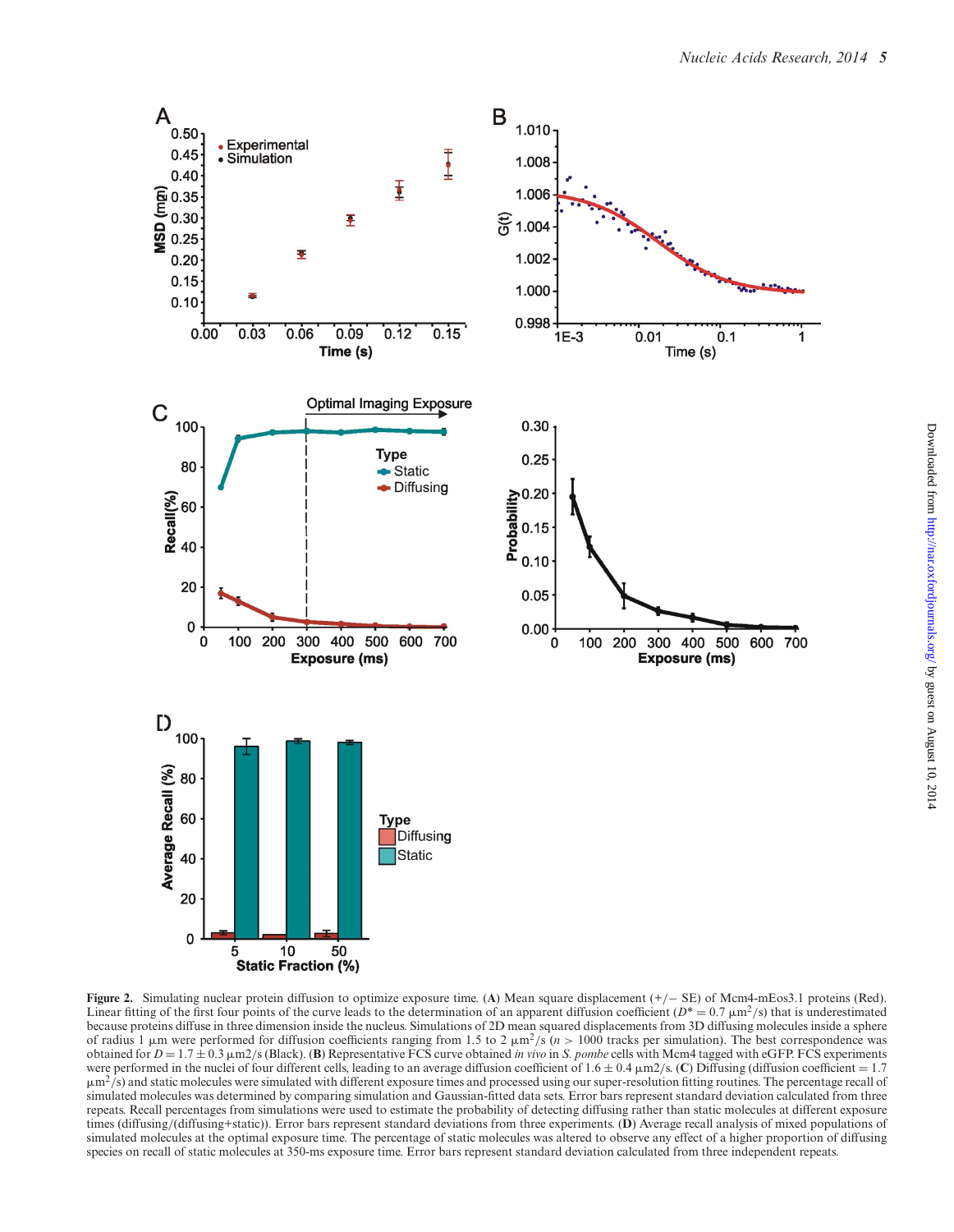<span id="page-6-0"></span>

**Figure 3.** Visualization of DNA-bound Mcm4 in ission yeast. (**A**) Numbers of Mcm4-mEos3.1 luorescent localizations per nucleus for both G2 and S-phase cells imaged at 350-ms exposure time using continuous wave (CW) activation. Raw data were processed with 2D-Gaussian itting routines to score total localizations. G2 cells  $(n = 36)$  were harvested from lactose gradients and either directly imaged or cultured in YE media + 10-mM HU for 120 min to obtain S-phase cells (*<sup>n</sup>* <sup>=</sup> 39). Black solid line indicates median value (G2 <sup>=</sup> 47, S-phase <sup>=</sup> 295) \**<sup>P</sup>* <sup>=</sup> 1.5 <sup>×</sup> <sup>10</sup>−21. (**B**) Typical Mcm4-mEos3.1 reconstructed nuclear localization patterns in both G2 and S-phase cells. Reconstructed PSFs were plotted with an experimental average width of 11 nm, the calculated average accuracy. Scale bar represents 0.5 µm. (C) Reconstructed localization image of G2 and S-phase fission yeast cells expressing Mcm4-mEos3.1. Cells were obtained from lactose gradient synchronization and the two cell types mixed and imaged on the same agarose pad. Similar localization patterning can be seen compared to when cell types were imaged separately. Scale bar represents 1 micron. (D) Representative histogram of mEos3.1 fluorescent localization precisions imaged at 350-ms exposure time  $(n = 16011, \text{ median} = 10.83 \text{ nm})$ .

static molecules in a focal plane. Simulated data were itted with our 2D Gaussian fitting routines and the results compared to the known simulation positions. Recall of single molecules was measured by calculating the percentage of molecules that had been correctly localized at least once within 50 nm of the true position. Analysis using the recall of all localizations showed similar results (data not shown).

#### **Single-molecule tracking**

*S. pombe* cells in G2 phase expressing Mcm4 labelled with mEos3.1 were harvested from lactose gradients and imaged with an acquisition time of 30 ms. Localization analysis was carried out on 8 nuclei using a custom-written plugin for ImageJ software. PSF candidates were identified by applying a threshold value of 40 nm on the precision of localization and 50 on the signal-to-noise estimate ratio, with a filter on the PSF width of two times the 'in focus' PSF width. Noise in the image was estimated by calculating the sum

of the differences of each pixel with their four direct neighbours divided by  $\sqrt{20}$  to form a pixel residual. The smallest half of the squared residuals (*n*) was then summed (sum) and used to estimate the noise as  $(\sqrt{2.6477 \times \sqrt{\text{sum}/n}})$ . This method provided a very stable noise estimate irrespec-

tive of the number of spots present in a given frame.

Peaks appearing in adjacent frames within a threshold distance of 800 nm were considered as belonging to the same molecular track. This choice of threshold ensured that the probability of detecting a molecule that has moved by a distance *L* during an acquisition time  $\Delta t$  of 0.03 s, given by [\(21\)](#page-10-0): *P(L, t)* = 1−exp(−*L 2* /(4*Dt*)) is comprised between 93% and 99% for diffusion coeficients *D* ranging from 1  $\mu$ m<sup>2</sup>/s to 2  $\mu$ m<sup>2</sup>/s. Individual tracks of single diffusing proteins consisting in a minimum of four steps were retained for further diffusion analysis by calculating their mean square displacement (MSD). The MSD over all the trajectories collected at a lag time  $\tau$  was computed relative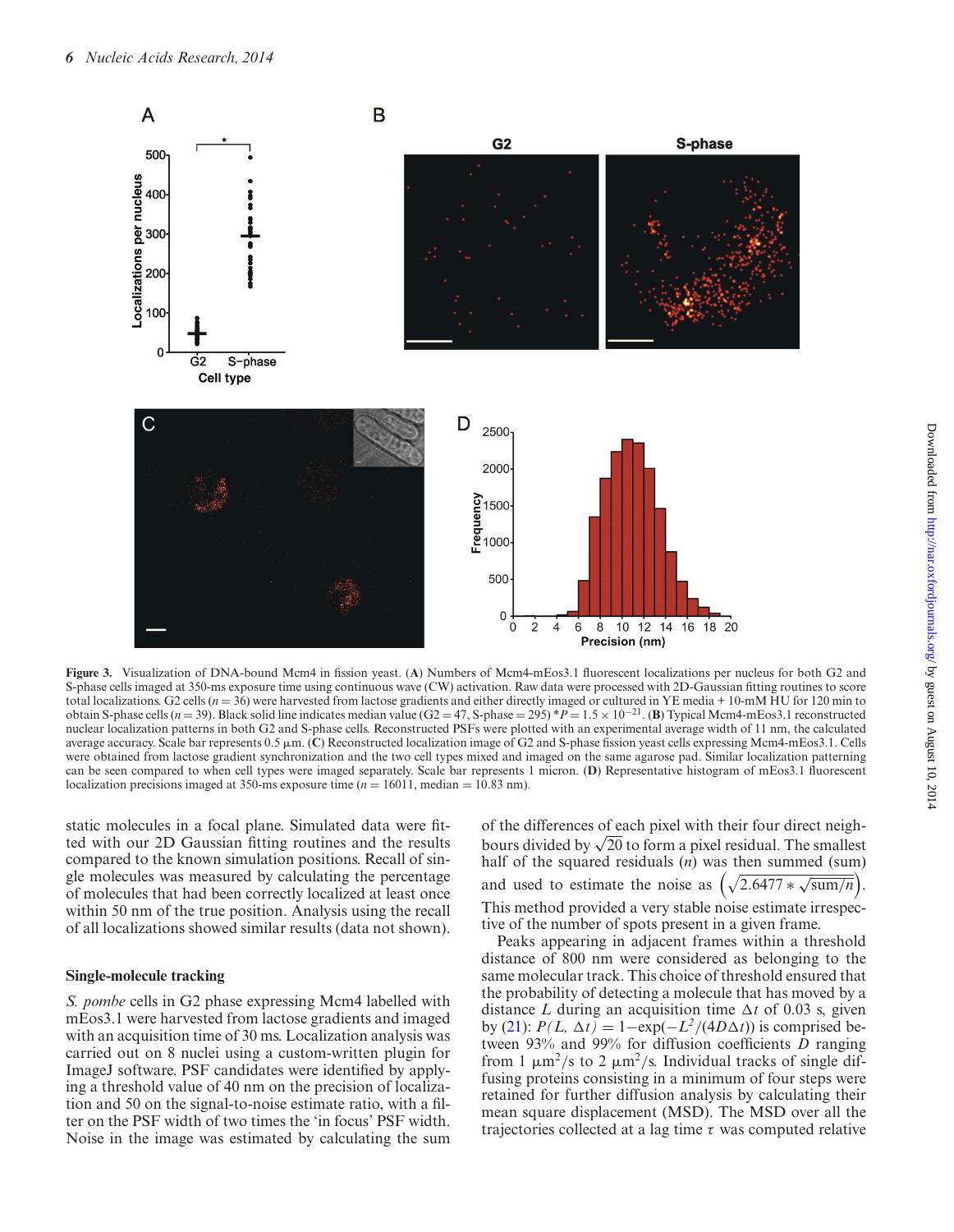

**Figure 4.** Visualization of DNA-bound PCNA in ission yeast. (**A**) Representative reconstructed images of mEos3.1-PCNA nuclear localization patterns in S-phase and G2 *S. pombe* cells. (**B**) Numbers of mEos3.1-PCNA fluorescent localizations per nucleus in  $e/g1^+$  and  $e/g1\Delta$  cells imaged with an exposure time of 350 ms in either G2 or S-phase cell cycle stages ( $n = 19$ , 26, 21 and 20 for  $e/gI^+$  G2,  $e/gI^+$  S-phase,  $e/gI \Delta$  G2 and  $e/gI \Delta$  S-phase, respectively). Cells were treated with sodium azide to prevent ATP-dependent PCNA DNA unloading/loading during imaging. Horizontal bar represents median value  $(elg' + G2 = 51,$   $elg' + S$ -phase = 187,  $elg' + G2 = 60,$   $elg' + G2 = 362$ . *P*-value determined by two-tailed students T-test, \**P* = 8.1 × 10<sup>-7, \*\*</sup>*P* = 9.4 <sup>×</sup> <sup>10</sup>−<sup>10</sup> \*\*\**<sup>P</sup>* <sup>=</sup> 5.9 <sup>×</sup> <sup>10</sup>−<sup>5</sup> . (**C**) Representative reconstructed images of *elg1*<sup>+</sup> and e*lg1* mEos3.1-PCNA nuclear localization patterns in S-phase cells.

to the first localization in the track  $r_i(t)$ , using the following expression:

the apparent diffusion coeficient, using a least square estimates method.

$$
MSD(\tau) = \langle [r_i(t + \tau) - r_i(t) > ]^2 > .
$$

MSD analysis was used to determine an apparent diffusion coefficient ( $D^* = 0.7 \mu m^2/s$ ) by linearly fitting the points associated with the irst four lag times of the curve, following the relation  $MSD = 4D^* \Delta t + 4\sigma^2$ , where  $\sigma$  is the localization uncertainty [\(22\)](#page-10-0). This diffusion coefficient is underestimated because of the confinement of the 3D motion of Mcm4 proteins inside the nucleus and motion blur [\(23\)](#page-10-0). We therefore simulated a 3D Brownian motion inside a sphere of radius 1  $\mu$ m, in order to retrieve a more accurate diffusion coeficient inside the nucleus. Individual tracks were generated by simulating random steps in 3D (100 steps for every frame simulated with an acquisition time of 30 ms) with a length taken from a Gaussian distribution, a mean of zero and a standard deviation of *s*, such as the step size in each dimension was  $s = \sqrt{2D\Delta t}$ . The number of molecules in the field of view was adjusted to be suitable for single particle tracking analysis.

The range of diffusion coeficient simulated was comprised between 1.5 and 2  $\mu$ m<sup>2</sup>/s, using an increment of 0.1  $\mu$ m<sup>2</sup>/s. More than 2000 tracks were extracted for each simulated data set using exactly the same parameters as for experimental data. A diffusion coefficient of  $D = 1.7 \pm 0.3$  $\mu$ m<sup>2</sup>/s for Mcm4-mEos3 proteins was found to match best

#### **Fluorescence correlation spectroscopy**

Mcm4-EGFP was preferred to mEos3.1 due to the better photostability of the former that was needed to obtain accurate autocorrelation curves (The Mcm4-EGFP strain was a gift from Meliti Skouteri). We assumed that there would be no significant changes in the diffusion coefficient of the fusion proteins because of the almost identical structures and molecular weights of the two fluorescent reporters. Fluorescence correlation spectroscopy (FCS) was performed on an inverted Nikon TE2000-E microscope. The excitation laser (473 nm, DHOM) was expanded using two matching lenses (Thorlabs LC1439 and LA1484) and an iris in order to slightly underill the back aperture of the objective [1.40 NA,  $100 \times$  objective (Nikon, Plan-APO DICH)], which was demonstrated to provide the best Gaussian detection volume  $(24)$ . The fluorescence emission was separated from the laser excitation using a dichroic mirror (Semrock FF495-Di02-25  $\times$  36) and a bandpass filter (Semrock FF01-520/35-25) and was detected by an Avalance Photodiode detector (APD) (Perkin-Elmer SPCMAQR-14) linked to an autocorrelator (Flex2k, Autocorrelator.com).

For all experiments, microscope glass slides were carefully cleaned before use. No. 1 borosilicate coverslips were first ozonated for 30 min to remove any trace of autoflu-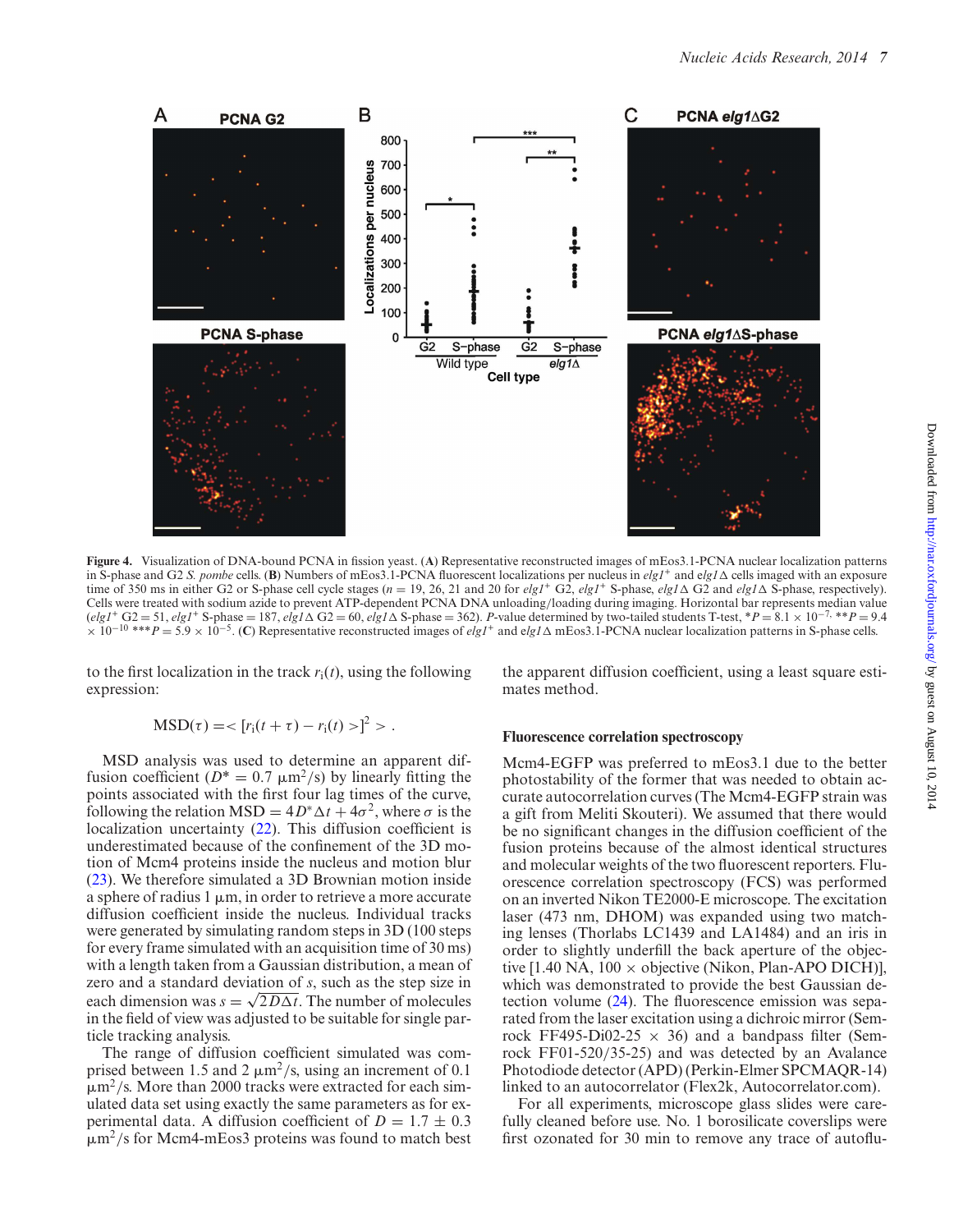orescence. Cells were placed on a 1.5% (w/v) agarose pad placed between two ozonated coverslips sealed with paraffin wax. Experiments were carried out at  $17.0 \pm 0.5$ °C at a low excitation power of 0.45  $\mu$ W at the sample, in order to reduce the photobleaching effect during the experiment.

A solution of 10 nM of commercial fluorescein (Aldrich) was used for the calibration of the detection volume. FCS experiments were performed at the power used in the cell experiment and the resulting curves were itted by an equation of the type [\(25\)](#page-10-0)

$$
G(t) = \frac{1}{N} \frac{1}{1 + t/\tau_D}
$$

with *N* being the average number of molecule inside the detection volume and  $\tau_D$  being the average diffusion time, linked to the lateral dimension of the detection volume  $w_{x,y}$  and the diffusion coefficient *D* by the relation:  $\tau_D =$  $w_{xy}^2/4D$ . The calibration experiment was repeated three times, leading to a determination of the lateral dimension of the detection volume  $w_{xy} = 0.340 \pm 0.004$   $\mu$ m, using a diffusion coefficient  $D = 4.25 \pm 0.01 \mu m^2/s$  for fluorescein [\(26\)](#page-10-0) at 25◦C, corrected according to the Stokes–Einstein relationship to  $D = 3.41 \pm 0.01 \mu m^2/s$  in order to account for the experimental temperature of  $17.0 \pm 0.5$ °C.

The laser beam was placed in the middle of four immobilized G2 cells and the signal intensity detected was recorded for 30 s. Resulting FCS curves were itted using the model previously described. The average of the ive associated diffusion coeficients determined leads to an estimate of the diffusion coefficient  $D = 1.6 \pm 0.4 \text{ }\mu\text{m}^2/\text{s}.$ 

# **RESULTS**

#### Selective detection of DNA-associated proteins in unfixed fis**sion yeast**

Proteins involved in DNA metabolism are typically localized to the nucleus and many interact with DNA only transiently, e.g. at specific stages of the cell cycle or in response to DNA damage. Thus, in addition to DNA-associated molecules there is, at any given time, a considerable pool of diffusing molecules that are not specifically DNA associated. Fluorescence imaging protocols that involve chemical fixation immobilize all molecules, thus preventing the effective differentiation of DNA bound and freely diffusing species. For example, as shown in Figure [1A](#page-3-0), the total population of Mcm4-mEos3 molecules are seen in both G2 and S-phase cells even though the G2 Mcm4-mEos3 is not chromatin associated. It is possible to extract the soluble (i.e. not chromatin associated) population of molecules from the cell, leaving only the chromatin-associated fraction [\(27\)](#page-10-0). However, such methods are perturbative and, in our hands, time consuming, lack reproducibility and often lead to increased background fluorescence that is incompatible with SMLM. We thus chose to visualize the biologically active DNA-bound proteins in unfixed cells.

In order to distinguish DNA-bound proteins from unbound molecules, we targeted the difference in apparent diffusion speed: DNA-bound proteins will remain relatively static when compared to those that are diffusing. Our strategy was to utilize the effect of motion blurring [\(28\)](#page-10-0) and

perform PALM imaging using long exposure times (Figure [1B](#page-3-0)). Using extended exposure times allowed us to separate the fluorescent signal arising from diffusing and immobile populations: unbound proteins that are rapidly diffusing emit a fluorescent signal from multiple separated physical locations in the sample within the exposure time of each acquired frame. This results in a fluorescent signal detected that has a significantly different shape than the sharp PSF of a fixed molecule. Conversely, DNA-bound molecules are relatively static during the acquisition time of each frame, preventing motion blurring. Therefore, DNAassociated proteins can theoretically be selectively localized with a 2D Gaussian distribution to observed pixel intensities.

In order to test whether this approach could be used to selectively image DNA-bound proteins in *S. pombe*, we imaged unfixed cells expressing the replication helicase subunit, Mcm4, tagged with the photoconvertible fluorescent protein mEos3.1 at different exposure times and processed the raw data using a typical SMLM algorithm (the Materials and Methods section). The mini-chromosomemaintenance two–seven proteins form the heterohexameric replicative DNA helicase in eukaryotic cells. Replicative helicases associate with DNA just prior to S-phase and are tasked with unwinding the DNA duplex during replication [reviewed in [\(29\)](#page-10-0)]. Upon completion of DNA replication (G2 phase) the replicative helicases disassociate from the DNA. We observed the average number of localizations in S-phase and G2 cells as a function of exposure time (Figure [1C](#page-3-0)). At short exposure times ( $\sim$ 30 ms) fluorescence from individual diffusing molecules is expected to appear as individual puncta and thus be indistinguishable from the static molecules. This would result in no discernable difference between cell cycle stage. Indeed, we observed no signiicant difference in the number of Mcm4-mEos3 molecules detected between S phase and G2 cells. As exposure time is increased however, the fluorescence from diffusing molecules is expected to become increasingly motionblurred. In accordance with this expectation, a greater differentiation in the number of localizations between S phase and G2 cells was evident with increasing exposure times. This is consistent with there being more DNA-associated Mcm4 proteins in cells undergoing replication. The time for which single fluorophores were visualized formed an exponential distribution, with a median time of 40 ms and the 95th percentile of localizations falling at 97 ms. The decrease in the detection of bound molecules at higher exposure times is thus likely to be due to continued integration of background signal, limiting the localizations detected above background to a small population of long-lived fluorophores.

#### **Modelling molecular diffusion for exposure time optimization**

To computationally validate our observations and determine an optimum camera exposure time for visualizing DNA-bound Mcm4, we simulated a range of conditions. The starting point for simulations requires an accurate estimation of the Mcm4-mEos3.1 *in vivo* diffusion constant. Thus, we first estimated the diffusion coefficient inside the nucleus using single-particle tracking PALM [\(21\)](#page-10-0) by fol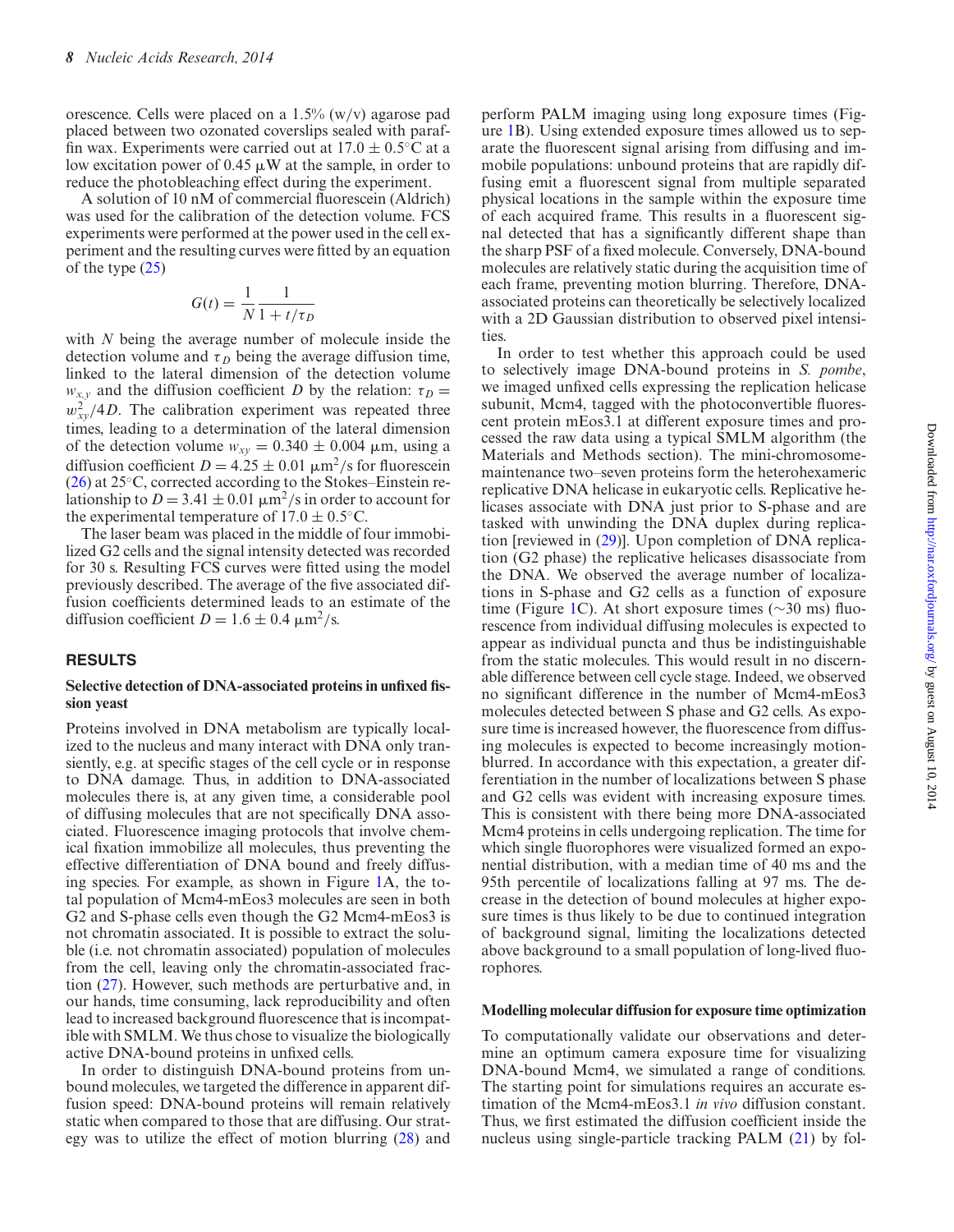<span id="page-9-0"></span>lowing the motion of sparsely activated fluorescent proteins over time. Using a data set of 762 molecular tracks observed in eight *S. pombe* G2-phase nuclei (Figure [2A](#page-4-0)), we determined an apparent 2D diffusion coefficient of 0.7  $\mu$ m<sup>2</sup> s<sup>-1</sup>. To account for the systematic underestimation of the actual 3D diffusion coeficient (13[,23\)](#page-10-0), we simulated the diffusion of proteins in 3D (the Materials and Methods section) for a range of diffusion coeficients and empirically determined the best match with the experimental 2D data ( $D = 1.7 \pm$  $(0.3 \mu m^2 s^{-1})$  (Figure [2A](#page-4-0)). This value was confirmed by an independent measurement using *in vivo* fluorescence correlation spectroscopy ( $D = 1.6 \pm 0.4 \mu m^2 s^{-1}$ ) (Figure [2B](#page-4-0)).  $D = 1.7 \pm 0.3 \mu m^2 s^{-1}$  was therefore used for subsequent simulations.

Observations of static and diffusing molecules that mimicked different exposure times were generated (the Materials and Methods section) and processed using our SMLM fitting algorithm. Subsequently, the recall percentage of molecules was determined for different exposure times (Figure [2C](#page-4-0)). The majority of 3D diffusing molecules were not recalled at exposure times >300 ms. The probability of detecting a diffusing molecule was typically <5%. Conversely, more than 95% of static molecules, simulated on a 2D plane and representing DNA-bound molecules in the focal depth of the objective lens, were recalled with exposure times  $>200$  ms (Figure [2C](#page-4-0)). An optimal exposure time of 350 ms was chosen which enables the maximum discrimination between bound and unbound states with a robust *P* value (Figure [1C](#page-3-0); inset) but without significant loss of the dynamic range that was experimentally observed at higher exposures times **(**Figure [1C](#page-3-0)). Finally, we modelled a variety of scenarios with different proportions of diffusing and static molecules in a mixed population to establish that mixed populations did not affect recall eficiency (Figure [2D](#page-4-0)).

#### Quantification of DNA-associated replication proteins in dif**fering stages of the cell cycle and genetic backgrounds**

At the optimal exposure time (350 ms) we were able to visualize a highly statistically significant difference ( $P = 1.5$ )  $\times$  10<sup>-21</sup>) in localizations of Mcm4-mEos3 between S-phase and G2 cells by comparing the total number of fluorescent localizations detected per nucleus (Figure [3A](#page-5-0)). This is fully consistent with the expectation that a proportion of the replicative helicase molecules are DNA associated in S-phase nuclei, but not in G2 nuclei. The spatial distribution of molecules can be visualized in reconstructed localization images (Figure [3B](#page-5-0)). We observed equivalent results when imaging G2 and S-phase cells simultaneously in the same field of view (Figure  $3C$ ). To ensure that our methodology was applicable to proteins other than Mcm4, we applied this approach to a second well-characterized DNA replication protein, PCNA. PCNA foci are often used as a marker of DNA synthesis in diffraction-limited microscopy experiments (17). Cells expressing an mEos3.1-tagged copy of Pcn1 (the PCNA orthologue in *S. pombe*) were imaged with the parameters previously applied to Mcm4. Comparing S-phase and G2 cells, we consistently observed significantly more fluorescent localizations in the S-phase nuclei (Figure [4A](#page-6-0) and B).

The advantage of yeasts as model eukaryotes is the ease with which sophisticated genetic experiments can be performed to elucidate important relationships between gene function and phenotype. Recent studies highlighted a role for Elg1 in unloading PCNA from the DNA during DNA replication [\(30,31\)](#page-10-0). Deleting *elg1* from cells caused an accumulation of PCNA on the DNA, as determined by biochemical fractionation analysis. To establish if our method was suficiently sensitive to detect changes in DNA binding *in vivo* in single cells due to background genetic mutations, we introduced our mEos3.1-tagged PCNA construct into an  $\ell \ell q I \Delta$  genetic background and imaged both  $\ell \ell q I^+$ and  $elg/\Delta$  cells undergoing DNA synthesis with a 350-ms camera exposure time. As predicted from ensemble biochemical analysis, we observed a statistically significant increase in the number of single-molecule localizations in Sphase  $elg1\Delta$  cells compared to wild type (Figure [4B](#page-6-0) and C). The reconstructed images of  $elg1\Delta$  cells show increased mean localization numbers for the PCNA molecules, consistent with previously reported results and directly conirming that deletion of *elg1* causes retention of PCNA on the DNA during replication.

# **DISCUSSION**

*In vitro* and in some living (largely prokaryotic) cells, single-molecule localization microscopy has shown great promise in the study of complex processes relating to DNA metabolism. Extending these methodologies for use in eukaryotic model organisms is predicted to be of great benefit to the field  $(10)$ . However, the future use of these technologies will rely on the development of a robust methodological toolkit that will enable direct characterization and visualization of specific phenomena. A detailed protocol for applying SMLM to the visualization of DNA-bound replication proteins in a eukaryotic model organism is described in this study and its eficacy in distinguishing the S phase-specific DNA-binding kinetics of two DNA replication proteins has been established. We have also demonstrate that, in a defined genetic background  $\left(\frac{elg}{\Delta}\right)$  that causes an  $\sim$ 2.5-fold increase in Pcn1<sup>PCNA</sup> association with chromatin when assayed by biochemical purification methods (data not shown), we can clearly distinguished increased Pcn1<sup>PCNA</sup> DNA association. Since the increase in apparent localizations between *elg1* ∆ and *elg1* <sup>+</sup> cells was ∼2-fold, there is reasonable concurrence between our method and biochemical purification.

The standard procedure of chemical fixation of cells is not compatible with SMLM experiments that are designed to visualize the DNA-bound species of a specific protein: the ixation processes immobilize individual proteins that would have otherwise been freely diffusing in a cell. The technique presented here demonstrates that simple and widely available wide-field PALM imaging can be exploited to characterize DNA-bound proteins in a eukaryotic system without the need for cell permeabilization or the extraction of unbound proteins. By stochastic activation of photoactivated fluorescence and the simple reduction of the camera exposure time, we demonstrate that motion blurring of individual mobile luorophores selectively detects DNAbound species with a sensitivity that is compatible with the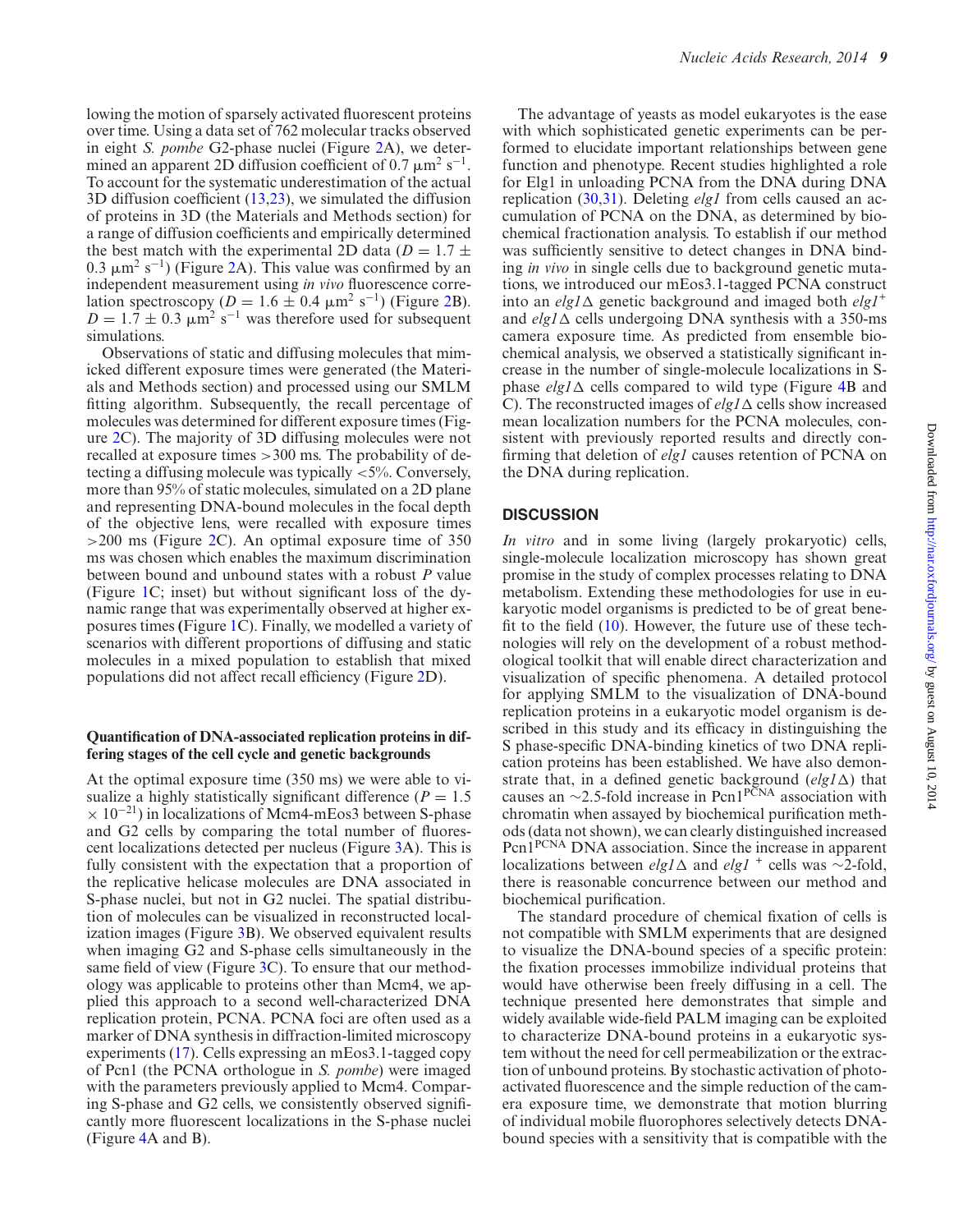<span id="page-10-0"></span>exploration of protein kinetics in distinct cell cycle compartments and the exploitation of genetic backgrounds that subtly affect DNA-association dynamics. Our method thus facilitates relative quantification of DNA-binding behaviours inside cells with good dynamic sensitivity.

We have chosen to establish and validate our method using the fission yeast models system, where we routinely study DNA replication and repair protein dynamics. However, there is no *a priori* reason why the method cannot be extended to other eukaryotes. One limitation of our approach is that, because the chromatin moves during the time devoted to data acquisition (typically between 5 and 20 min, depending on protein abundance), the reconstructed pictures do not provide spatial information on protein localization within the cell at any one time. Indeed, the output is mainly limited to a quantitative measurement that represents the chromatin-associated fraction of protein that can be only interpreted between two or more specific conditions. Despite the fact that chromatin is mobile within the nucleus, this does not have a significant effect on our ability to measure chromatin association using motion blurring: the diffusion rate of a speciic chromosomal locus has been shown in many cell types to lie between  $10^{-4}$  and  $10^{-3}$   $\mu$ m<sup>2</sup> s<sup>-1</sup> (32). This would lead to a maximum movement of the locus of 45 nm during the 350-ms exposure time used, which is well within the size equating to a single image pixel (usually 100– 110 nm) and does not affect the PSF Gaussian fitting. In situations where chromatin is more mobile [for example after DNA damage (32) or in certain cell types], we would recommend exploring the use of shorter exposure times and/or potentially using a more promiscuous Gaussian itting procedure.

We envisage that, as SMLM becomes more common place in laboratories, our method can be used to complement and extend existing molecular biology techniques aimed at measuring the association of proteins with DNA, e.g. western blotting. Its ability to quantitatively measure protein behaviours at the single-cell level can be used to study crucial biological interactions, potentially revealing previously undetectable changes in DNA association.

# **ACKNOWLEDGEMENTS**

We thank the members of the Carr, Murray and Osborne labs (University of Sussex) and the Klenerman and Laue labs (University of Cambridge). We also thank Alessandro Bianchi for the gift of plasmid DNA.

*Authors Contributions*: T.J.E. and S.F.L. conceived the approach. All authors contributed to the design of experiments. T.J.E. and R.L.B. performed microscope experiments. T.J.E. analysed localization numbers, reconstructed super-resolution images and performed simulations. R.L.B. performed single-particle tracking analysis. S.F.L., R.L.B. and S.G. designed and built the microscope. A.H. developed single-molecule itting routines and simulation. T.J.E., A.W., Y.D. and S.G. created yeast strains. J.T., P.J. and M.A.O. designed the setup; R.L.B. and J.T. performed FCS experiments. T.J.E., R.L.B., S.F.L. and A.M.C. wrote the manuscript.

# **FUNDING**

European Research Council [268788-SMI-DDR to A.M.C.]. Funding for open access charge: European Research Council [268788-SMI-DDR].

*Conlict of interest statement.* None declared.

# **REFERENCES**

- 1. Betzig,E., Patterson,G.H., Sougrat,R., Lindwasser,O.W., Olenych,S., Bonifacino,J.S., Davidson,M.W., Lippincott-Schwartz,J. and Hess, H.F. (2006) Imaging intracellular fluorescent proteins at nanometer resolution. *Science*, **313**, 1642–1645.
- 2. Hess,S.T., Girirajan,T.P.K. and Mason,M.D. (2006) Ultra-high resolution imaging by luorescence photoactivation localization microscopy. *Biophys. J.*, **91**, 4258–4272.
- 3. Rust,M.J., Bates,M. and Zhuang,X. (2006) Sub-diffraction-limit imaging by stochastic optical reconstruction microscopy (STORM). *Nat. Methods*, **3**, 793–795.
- 4. Horrocks,M.H., Palayret,M., Klenerman,D. and Lee,S.F. (2014) The changing point-spread function: single-molecule-based super-resolution imaging. *Histochem. Cell Biol.*, **141**, 577–585.
- 5. Patterson,G., Davidson,M., Manley,S. and Lippincott-Schwartz,J. (2010) Superresolution imaging using single-molecule localization. *Annu. Rev. Phys. Chem.*, **61**, 345–367.
- 6. Heilemann,M., van de Linde,S., Schuttpelz,M., Kasper,R., Seefeldt, B., Mukherjee, A., Tinnefeld, P. and Sauer, M. (2008) Subdiffraction-resolution fluorescence imaging with conventional luorescent probes. *Angew. Chem. Int. Ed. Engl.*, **47**, 6172–6176.
- 7. Szymborska,A., de Marco,A., Daigle,N., Cordes,V.C., Briggs,J.A. and Ellenberg,J. (2013) Nuclear pore scaffold structure analyzed by super-resolution microscopy and particle averaging. *Science*, **341**, 655–658.
- 8. Lando,D., Endesfelder,U., Berger,H., Subramanian,L., Dunne,P.D., McColl,J., Klenerman,D., Carr,A.M., Sauer,M., Allshire,R.C. *et al.* (2012) Quantitative single-molecule microscopy reveals that CENP-A(Cnp1) deposition occurs during G2 in ission yeast. *Open Biol.*, **2**, 120078.
- 9. Tokunaga,M., Imamoto,N. and Sakata-Sogawa,K. (2008) Highly inclined thin illumination enables clear single-molecule imaging in cells. *Nat. Methods*, **5**, 159–161.
- 10. Stracy,M., Uphoff,S., Garza de Leon,F. and Kapanidis,A.N. (2014) In vivo single-molecule imaging of bacterial DNA replication, transcription, and repair. *FEBS Lett.*, doi:10.1016/j.febslet.2014.05.026.
- 11. Reyes-Lamothe,R., Sherratt,D.J. and Leake,M.C. (2010) Stoichiometry and architecture of active DNA replication machinery in Escherichia coli. *Science*, **328**, 498–501.
- 12. Su'etsugu,M. and Errington,J. (2011) The replicase sliding clamp dynamically accumulates behind progressing replication forks in Bacillus subtilis cells. *Mol. Cell*, **41**, 720–732.
- 13. Uphoff,S., Reyes-Lamothe,R., Garza de Leon,F., Sherratt,D.J. and Kapanidis,A.N. (2013) Single-molecule DNA repair in live bacteria. *Proc. Natl Acad. Sci.*, **110**, 8063–8068
- 14. Watson,A.T., Garcia,V., Bone,N., Carr,A.M. and Armstrong,J. (2008) Gene tagging and gene replacement using recombinase-mediated cassette exchange in Schizosaccharomyces pombe. *Gene*, **407**, 63–74.
- 15. Bahler,J., Wu,J.-Q., Longtine,M.S., Shah,N.G., McKenzie Iii,A., ¨ Steever,A.B., Wach,A., Philippsen,P. and Pringle,J.R. (1998) Heterologous modules for eficient and versatile PCR-based gene targeting in Schizosaccharomyces pombe. *Yeast*, **14**, 943–951.
- 16. Forsburg,S.L. (1994) Codon usage table for Schizosaccharomyces pombe. *Yeast*, **10**, 1045–1047.
- 17. Meister,P., Taddei,A., Ponti,A., Baldacci,G. and Gasser,S.M. (2007) Replication foci dynamics: replication patterns are modulated by S-phase checkpoint kinases in ission yeast. *EMBO J.*, **26**, 1315–1326.
- 18. Matsuyama,A., Shirai,A. and Yoshida,M. (2008) A novel series of vectors for chromosomal integration in ission yeast. *Biochem. Biophys. Res. Commun.*, **374**, 315–319.
- 19. Henteges,P., Van Driessche,B., Tafforeau,L., Vandenhaute,J. and Carr,A.M. (2005) Three novel antibiotic marker cassettes for gene disruption and marker switching in Schizosaccharomyces pombe. *Yeast*, **22**, 1013–1019.